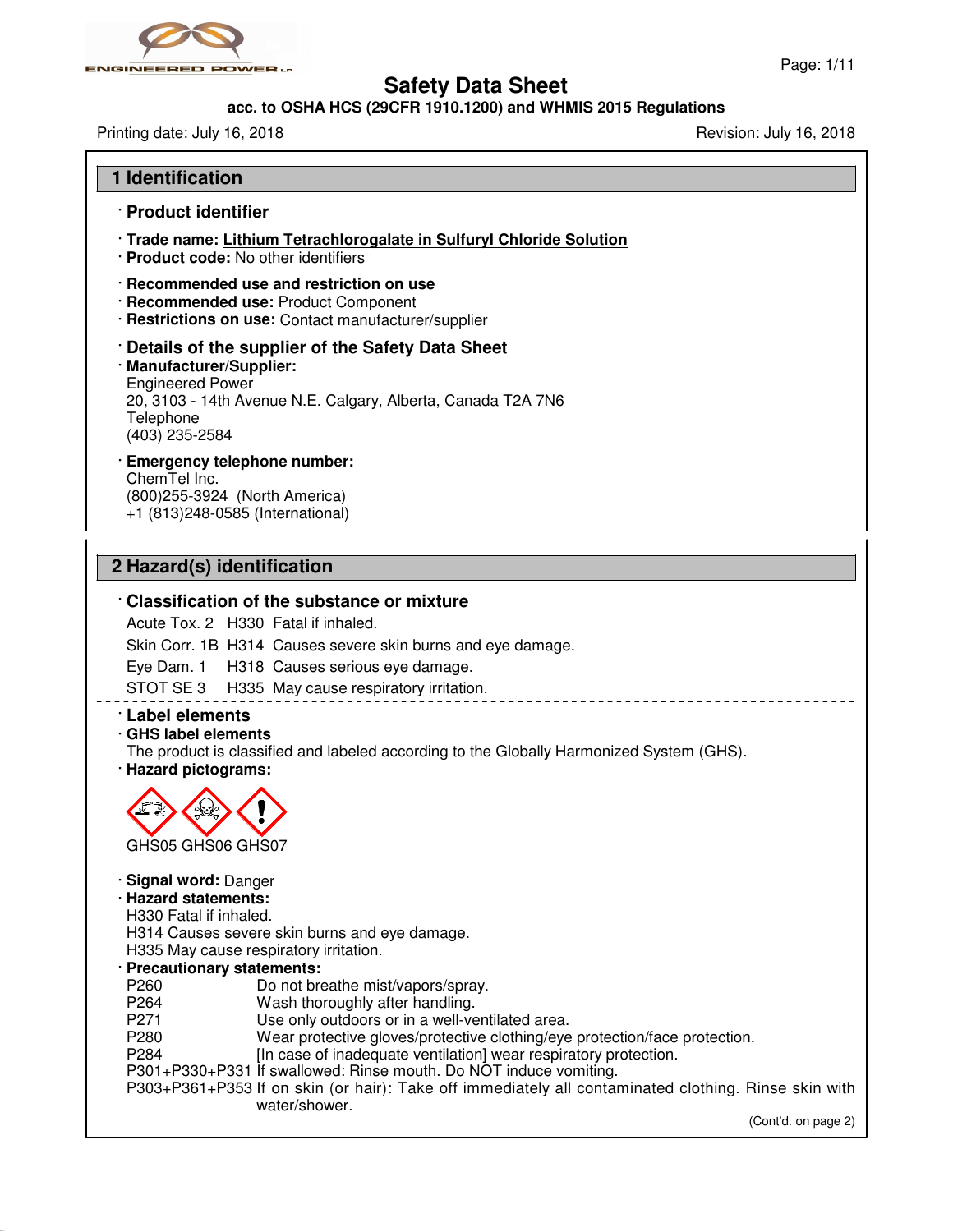**acc. to OSHA HCS (29CFR 1910.1200) and WHMIS 2015 Regulations**

Printing date: July 16, 2018 **Printing date: July 16, 2018** Revision: July 16, 2018

#### **Trade name: Lithium Tetrachlorogalate in Sulfuryl Chloride Solution**

(Cont'd. of page 1)

| P304+P340                                                                                    | IF INHALED: Remove person to fresh air and keep comfortable for breathing.                            |  |
|----------------------------------------------------------------------------------------------|-------------------------------------------------------------------------------------------------------|--|
|                                                                                              | P305+P351+P338 IF IN EYES: Rinse cautiously with water for several minutes. Remove contact lenses, if |  |
|                                                                                              | present and easy to do. Continue rinsing.                                                             |  |
| P310                                                                                         | Immediately call a poison center/doctor.                                                              |  |
| P320                                                                                         | Specific treatment is urgent (see on this label).                                                     |  |
| P363                                                                                         | Wash contaminated clothing before reuse.                                                              |  |
| P403+P233                                                                                    | Store in a well-ventilated place. Keep container tightly closed.                                      |  |
| P405                                                                                         | Store locked up.                                                                                      |  |
| P <sub>501</sub>                                                                             | Dispose of contents/container in accordance with local/regional/national/international                |  |
|                                                                                              | regulations.                                                                                          |  |
| Other hazards There are no other hazards not otherwise classified that have been identified. |                                                                                                       |  |

### **3 Composition/information on ingredients**

#### · **Chemical characterization: Mixtures**

| Components:                                                                    |            |  |
|--------------------------------------------------------------------------------|------------|--|
| 7791-25-5 sulphuryl chloride                                                   | $>80\%$    |  |
| Acute Tox. 2, H330<br>Skin Corr. 1B, H314<br>♦ STOT SE 3, H335                 |            |  |
|                                                                                |            |  |
|                                                                                |            |  |
| 13450-90-3 gallium trichloride                                                 | 10%        |  |
| Met. Corr.1, H290; Skin Corr. 1B, H314; Eye Dam. 1, H318                       |            |  |
| 7447-41-8 lithium chloride                                                     | $2.5 - 5%$ |  |
| <b>Example 20 Acute Tox. 4, H302; Skin Irrit. 2, H315; Eye Irrit. 2A, H319</b> |            |  |
| · Additional information:                                                      |            |  |

For the listed ingredient(s), the identity and/or exact percentage(s) are being withheld as a trade secret. For the wording of the listed Hazard Statements, refer to section 16.

#### **4 First-aid measures**

#### · **Description of first aid measures**

### · **General information:**

Immediately remove any clothing soiled by the product.

Symptoms of poisoning may even occur after several hours; therefore medical observation for at least 48 hours after the accident.

Take affected persons out into the fresh air.

## · **After inhalation:**

#### Supply fresh air.

Seek immediate medical advice.

Provide oxygen treatment if affected person has difficulty breathing.

In case of unconsciousness place patient stably in side position for transportation.

#### · **After skin contact:**

Immediately rinse with water.

Seek immediate medical advice.

Immediate medical treatment necessary. Failure to treat burns can prevent wounds from healing.

## · **After eye contact:**

Remove contact lenses if worn, if possible.

(Cont'd. on page 3)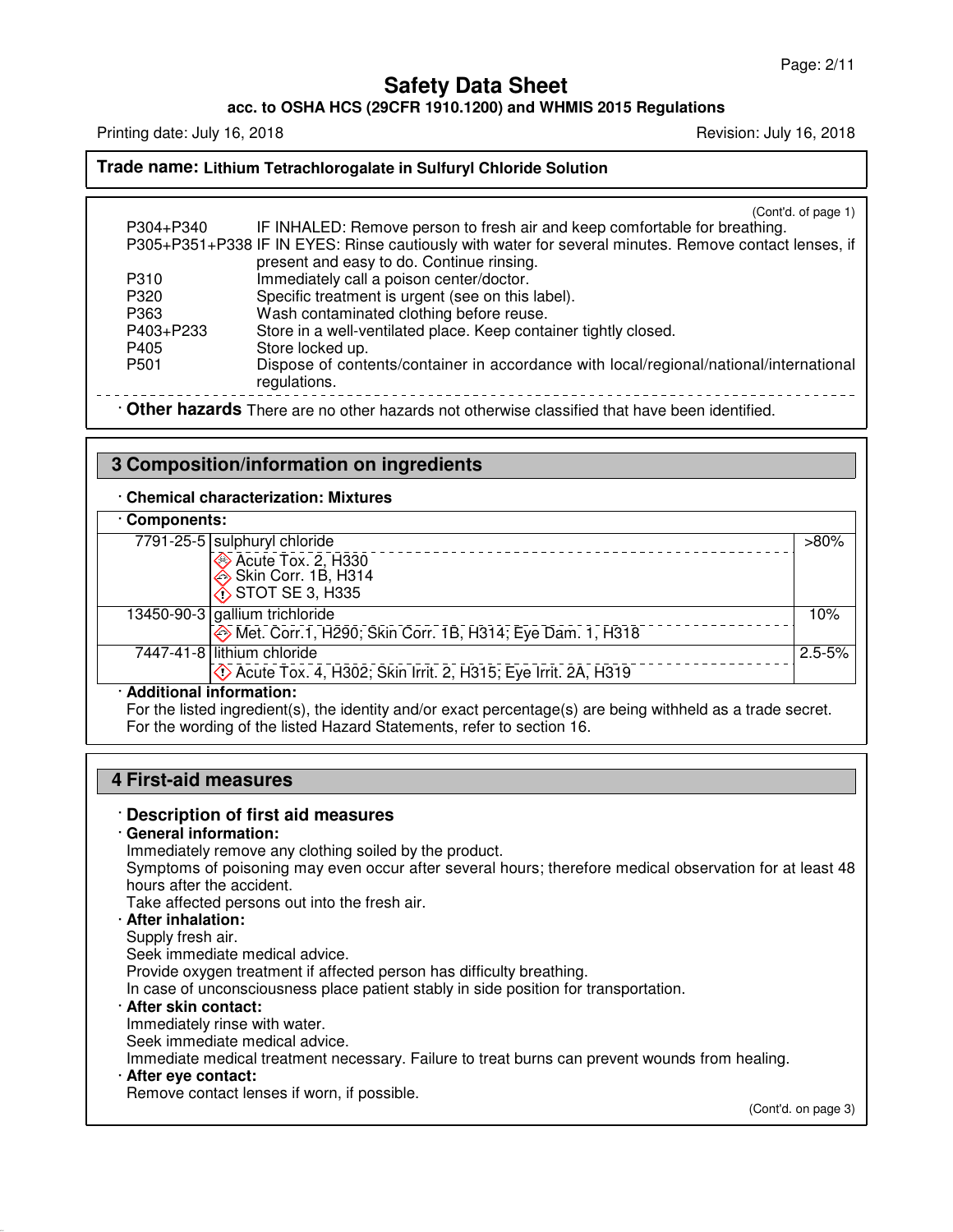### **acc. to OSHA HCS (29CFR 1910.1200) and WHMIS 2015 Regulations**

Printing date: July 16, 2018 **Printing date: July 16, 2018** 

| Trade name: Lithium Tetrachlorogalate in Sulfuryl Chloride Solution                                                                                                                                                                                                                                                                                                                                                                                                                                                                                                                                                                                                                                                                                                                                                                                                                                                                                                                                                                                                                              |  |  |
|--------------------------------------------------------------------------------------------------------------------------------------------------------------------------------------------------------------------------------------------------------------------------------------------------------------------------------------------------------------------------------------------------------------------------------------------------------------------------------------------------------------------------------------------------------------------------------------------------------------------------------------------------------------------------------------------------------------------------------------------------------------------------------------------------------------------------------------------------------------------------------------------------------------------------------------------------------------------------------------------------------------------------------------------------------------------------------------------------|--|--|
| (Cont'd. of page 2)<br>Rinse opened eye for several minutes under running water. Then consult a doctor.<br>· After swallowing:<br>Rinse out mouth and then drink plenty of water.<br>Do not induce vomiting; immediately call for medical help.<br>Most important symptoms and effects, both acute and delayed:<br>Coughing<br>Strong caustic effect on skin and mucous membranes.<br>May cause respiratory irritation.<br><b>Breathing difficulty</b><br>Caustic effect on skin and mucous membranes.<br>Eye damage.<br>Danger:<br>Danger of gastric perforation.<br>Danger of pulmonary edema.<br>Danger of impaired breathing.<br>Causes serious eye damage.<br>Fatal if inhaled.<br>Causes burns.<br>Indication of any immediate medical attention and special treatment needed:<br>Decontaminate patient thoroughly with sodium bicarbonate solution; assume that some skin contact has<br>taken place. Treat other symptoms symptomatically, with emphasis on maintaining electrolyte balance.<br>Medical supervision for at least 48 hours.<br>If necessary oxygen respiration treatment. |  |  |
| <b>5 Fire-fighting measures</b>                                                                                                                                                                                                                                                                                                                                                                                                                                                                                                                                                                                                                                                                                                                                                                                                                                                                                                                                                                                                                                                                  |  |  |
| <b>Extinguishing media</b><br>· Suitable extinguishing agents:<br>The product is not flammable.<br>CO2, sand, extinguishing powder. Do not use water.<br>· For safety reasons unsuitable extinguishing agents: Water<br>· Special hazards arising from the substance or mixture<br>During heating or in case of fire poisonous gases are produced.<br>Advice for firefighters<br>· Protective equipment:<br>Wear self-contained respiratory protective device.<br>Do not inhale explosion gases or combustion gases.<br>Wear fully protective suit.<br>Additional information: Evacuate area and fight fire from from the upwind side.                                                                                                                                                                                                                                                                                                                                                                                                                                                           |  |  |

## **6 Accidental release measures**

· **Personal precautions, protective equipment and emergency procedures**

Use respiratory protective device against the effects of fumes/dust/aerosol.

Isolate area and prevent access.

Wear protective equipment. Keep unprotected persons away.

Ensure adequate ventilation.

Keep people at a distance and stay upwind.

(Cont'd. on page 4)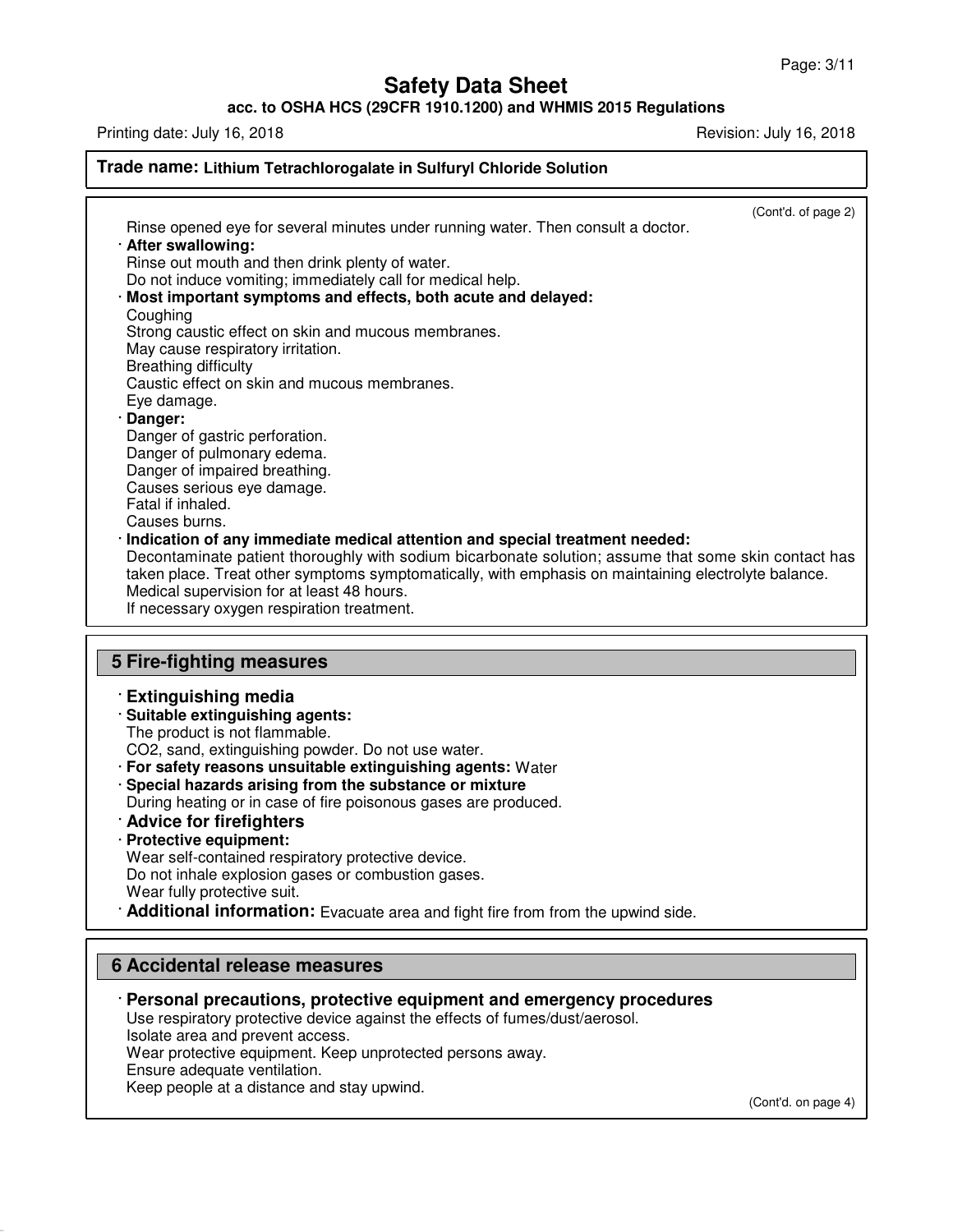**acc. to OSHA HCS (29CFR 1910.1200) and WHMIS 2015 Regulations**

Printing date: July 16, 2018 **Printing date: July 16, 2018** Revision: July 16, 2018

### **Trade name: Lithium Tetrachlorogalate in Sulfuryl Chloride Solution**

(Cont'd. of page 3)

· **Environmental precautions** Do not allow to enter sewers/ surface or ground water.

### · **Methods and material for containment and cleaning up**

If a spill is small, a trained person may attempt to stop or contain the leak by carefully neutralizing spill with calcium carbonate or sodium bicarbonate. Seal leaking container and neutralized product in a plastic bag and transfer to a lidded container for disposal or recovery. Consult an accredited waste disposal contractor or the local authority for additional advice. Large spills should only be handled by specially trained hazardous materials personnel.

Do not flush with water or aqueous cleansing agents Send for recovery or disposal in suitable receptacles.

**Reference to other sections** See Section 7 for information on safe handling. See Section 8 for information on personal protection equipment. See Section 13 for disposal information.

# **7 Handling and storage**

### · **Handling**

- · **Precautions for safe handling:**
- Prevent formation of aerosols.

Use only in well ventilated areas.

- Contact lenses should not be worn.
- · **Information about protection against explosions and fires:** Keep respiratory protective device available.
- · **Conditions for safe storage, including any incompatibilities**
- · **Requirements to be met by storerooms and receptacles:**

Store only in approved receptacles. Provide ventilation for receptacles. Protect from humidity and water.

- Unsuitable material for receptacle: aluminium.
- · **Information about storage in one common storage facility:** Store away from foodstuffs.
- Do not store together with oxidizing and acidic materials. Do not store together with alkalis (caustic solutions). Store away from water.
- **Further information about storage conditions:** Store in cool, dry conditions in well sealed receptacles. Keep containers tightly sealed. Protect from humidity and water. This product is hygroscopic.
- **Specific end use(s)** No relevant information available.

# **8 Exposure controls/personal protection**

#### · **Control parameters**

#### · **Components with limit values that require monitoring at the workplace:**

The product does not contain any relevant quantities of materials with critical values that have to be monitored at the workplace.

(Cont'd. on page 5)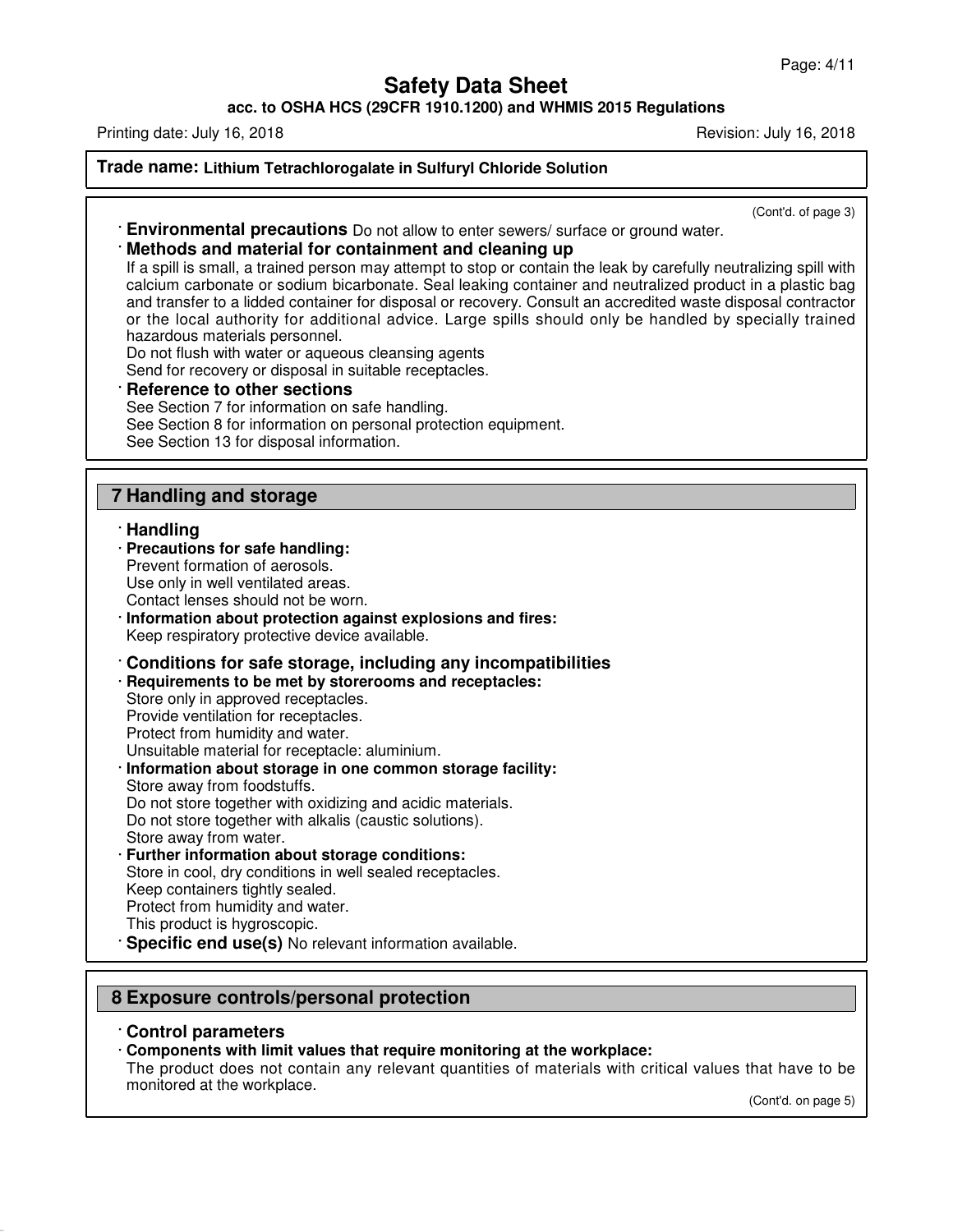**acc. to OSHA HCS (29CFR 1910.1200) and WHMIS 2015 Regulations**

Printing date: July 16, 2018 **Printing date: July 16, 2018** Revision: July 16, 2018

### **Trade name: Lithium Tetrachlorogalate in Sulfuryl Chloride Solution**

(Cont'd. of page 4)

## · **Exposure controls**

### · **General protective and hygienic measures:**

The usual precautionary measures for handling chemicals should be followed.

Use adequate ventilation, to include fume hood. Safety shower / eye wash should be provided. Provide sodium bicarbonate solution for skin contact.

Keep away from foodstuffs, beverages and feed.

Immediately remove all soiled and contaminated clothing.

Wash hands before breaks and at the end of work.

Do not inhale gases / fumes / aerosols.

Avoid contact with the eyes and skin.

· **Engineering controls:** No relevant information available.

#### · **Breathing equipment:**



Respiratory protection required.

#### · **Protection of hands:**



Protective gloves

The glove material has to be impermeable and resistant to the product/ the substance/ the preparation. Selection of the glove material on consideration of the penetration times, rates of diffusion and the degradation

#### · **Material of gloves**

The selection of the suitable gloves does not only depend on the material, but also on further marks of quality and varies from manufacturer to manufacturer. As the product is a preparation of several substances, the resistance of the glove material can not be calculated in advance and has therefore to be checked prior to the application.

#### · **Penetration time of glove material**

The exact break through time has to be found out by the manufacturer of the protective gloves and has to be observed.

#### · **Eye protection:**

Contact lenses should not be worn.



Safety glasses

Face protection

· **Body protection:**

Full head, face and neck protection

Protective work clothing

· **Limitation and supervision of exposure into the environment**

No relevant information available.

· **Risk management measures** See Section 7 for additional information.

No relevant information available.

(Cont'd. on page 6)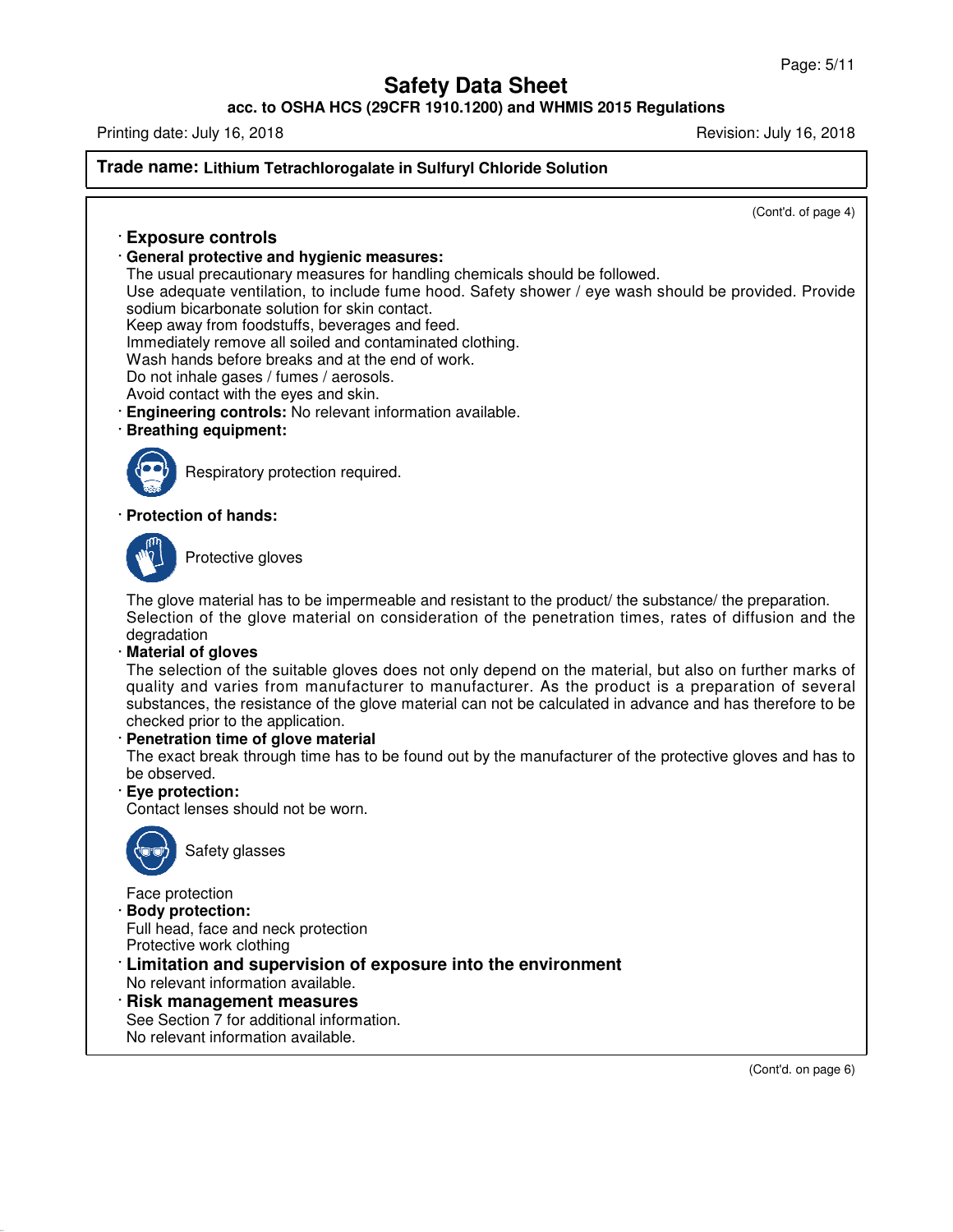**acc. to OSHA HCS (29CFR 1910.1200) and WHMIS 2015 Regulations**

Printing date: July 16, 2018 **Printing date: July 16, 2018** 

# **Trade name: Lithium Tetrachlorogalate in Sulfuryl Chloride Solution**

(Cont'd. of page 5)

| 9 Physical and chemical properties                         |                                               |  |
|------------------------------------------------------------|-----------------------------------------------|--|
| Information on basic physical and chemical properties      |                                               |  |
| · Appearance:<br>Form:                                     |                                               |  |
| Color:                                                     | Liquid<br>Clear to straw color.               |  |
| · Odor:                                                    | Pungent, makes eyes water                     |  |
| · Odor threshold:                                          | Not determined.                               |  |
| · pH-value:                                                | Not determined.                               |  |
| · Melting point/Melting range:                             | -107 °C (-160.6 °F) (±9°F/5°C)                |  |
| · Boiling point/Boiling range:                             | 80 °C (176 °F) (±18°F/10°C)                   |  |
| · Flash point:                                             | > 93 °C (>199.4 °F)                           |  |
| · Flammability (solid, gaseous):                           | Not applicable.                               |  |
| · Auto-ignition temperature:                               | Not determined.                               |  |
| · Decomposition temperature:                               | 140 °C (284 °F) (± 9°F/5 °C)                  |  |
| · Danger of explosion:                                     | Product does not present an explosion hazard. |  |
| <b>Explosion limits</b>                                    |                                               |  |
| Lower:                                                     | Not determined.                               |  |
| Upper:                                                     | Not determined.                               |  |
| $\cdot$ Vapor pressure at 21 °C (69.8 °F):                 | 133 hPa (99.8 mm Hg)                          |  |
| $\cdot$ Density at 20 °C (68 °F):                          | 1.65 $g/cm^3$ (13.77 lbs/gal)                 |  |
| · Relative density:                                        | Not determined.                               |  |
| · Vapor density:                                           | Not determined.                               |  |
| · Evaporation rate:                                        | Not determined.                               |  |
| · Solubility in / Miscibility with                         |                                               |  |
| Water:                                                     | Reacts violently with water.                  |  |
|                                                            | Contact with water liberates toxic gas.       |  |
| · Partition coefficient (n-octanol/water): Not determined. |                                               |  |
| · Viscosity                                                |                                               |  |
| <b>Dynamic:</b>                                            | Not determined.                               |  |
| Kinematic:                                                 | Not determined.                               |  |
| <b>Other information</b>                                   | No relevant information available.            |  |

# **10 Stability and reactivity**

· **Reactivity:** No relevant information available.

· **Chemical stability:**

· **Thermal decomposition / conditions to be avoided:** Heating may cause release of toxic fumes.

- · **Possibility of hazardous reactions** Contact with water releases toxic gases.
- Reacts violently with water.

Corrosive action on metals.

(Cont'd. on page 7)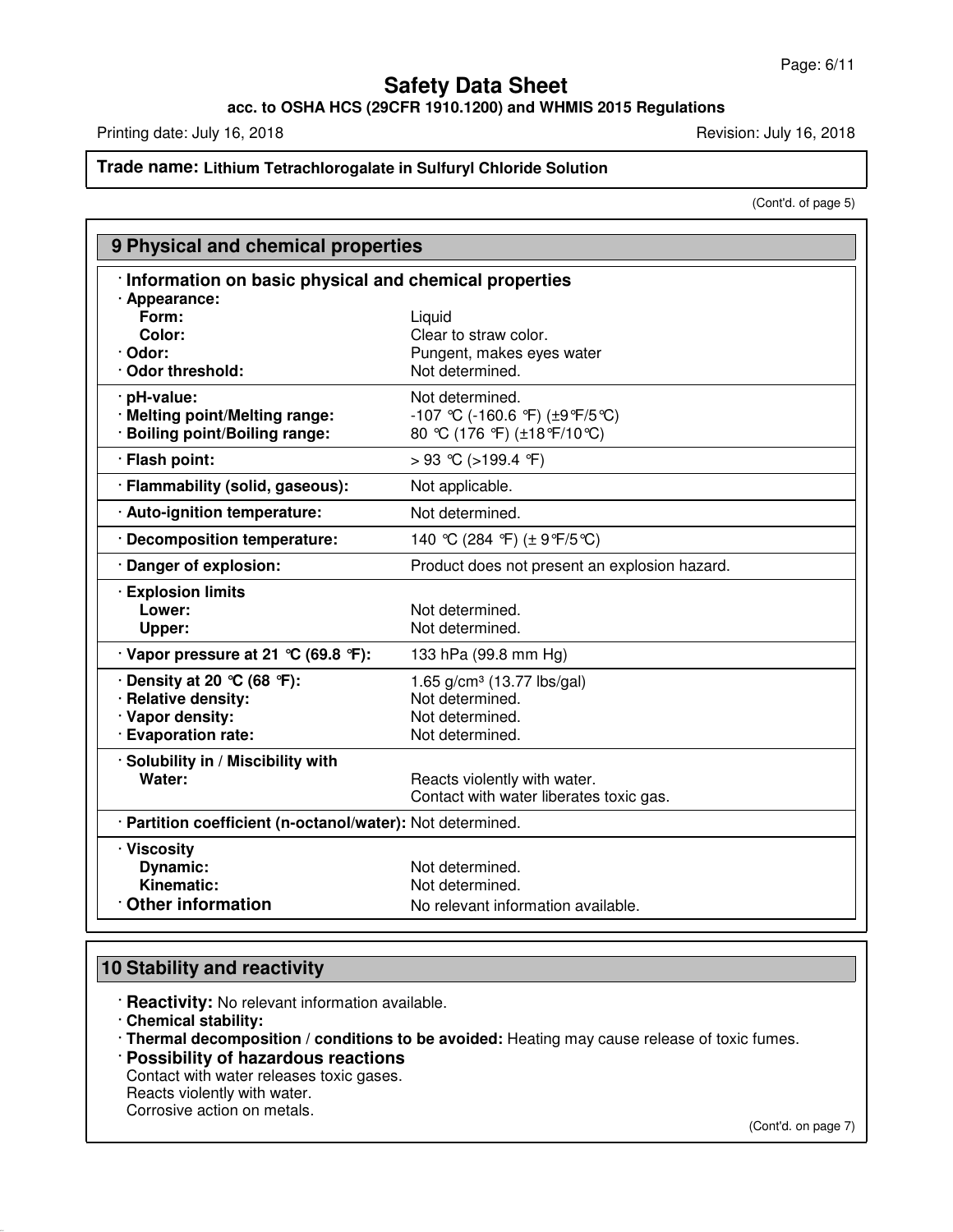**acc. to OSHA HCS (29CFR 1910.1200) and WHMIS 2015 Regulations**

Printing date: July 16, 2018 **Printing date: July 16, 2018** Revision: July 16, 2018

**Trade name: Lithium Tetrachlorogalate in Sulfuryl Chloride Solution**

(Cont'd. of page 6)

Develops corrosive gases / fumes. Toxic fumes may be released if heated above the decomposition point.

May produce violent reactions with bases and numerous organic substances including alcohols and amines.

### · **Conditions to avoid**

Moisture.

Excessive heat and contact with oxidizers.

Avoid acids.

· **Incompatible materials** Strong acids, oxidizers, water. Strong oxidizing agents, bases, amines and aldehydes.

# · **Hazardous decomposition products**

Carbon monoxide and carbon dioxide Sulfur oxides (SOx) Chlorine compounds

# **11 Toxicological information**

# · **Information on toxicological effects**

· **Acute toxicity:**

· **LD/LC50 values that are relevant for classification:**

### **ATE (Acute Toxicity Estimate)**

Oral LD50 10,520 mg/kg (rat) Inhalative LC50/4h 0.59 mg/l

**7447-41-8 lithium chloride**

Oral LD50 526 mg/kg (rat)

· **Primary irritant effect:**

- · **On the skin:** Strong caustic effect on skin and mucous membranes.
- · **On the eye:** Strong caustic effect.
- · **Sensitization:** No sensitizing effects known.
- · **Subacute to chronic toxicity:** Causes damage to organs through prolonged or repeated exposure.

### · **IARC (International Agency for Research on Cancer):**

None of the ingredients are listed.

### · **NTP (National Toxicology Program):**

None of the ingredients are listed.

### · **OSHA-Ca (Occupational Safety & Health Administration):**

None of the ingredients are listed.

# · **Probable route(s) of exposure:**

Inhalation. Ingestion.

Eye contact.

Skin contact.

- · **Acute effects (acute toxicity, irritation and corrosivity):**
- Harmful if swallowed.
- Fatal if inhaled.

(Cont'd. on page 8)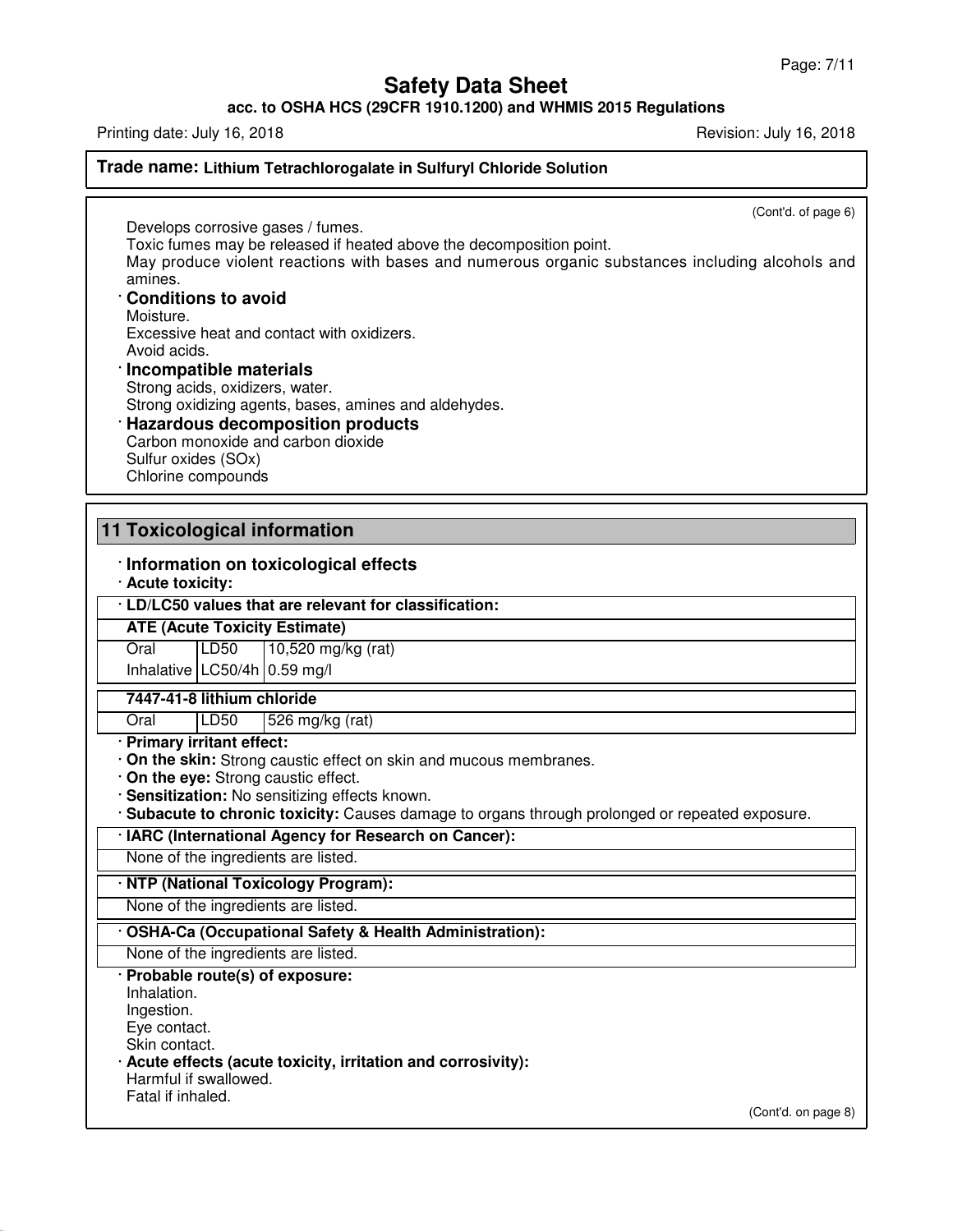### **acc. to OSHA HCS (29CFR 1910.1200) and WHMIS 2015 Regulations**

Printing date: July 16, 2018 **Printing date: July 16, 2018** Revision: July 16, 2018

**Trade name: Lithium Tetrachlorogalate in Sulfuryl Chloride Solution**

(Cont'd. of page 7)

Irritating to respiratory system. Causes severe skin burns and eye damage.

# **12 Ecological information**

### · **Toxicity**

- · **Aquatic toxicity** No relevant information available.
- · **Persistence and degradability** No relevant information available.
- · **Bioaccumulative potential:** No relevant information available.
- · **Mobility in soil:** No relevant information available.
- · **Additional ecological information**
- · **General notes:**

Do not allow undiluted product or large quantities of it to reach ground water, water course or sewage system.

Must not reach bodies of water or drainage ditch undiluted or unneutralized.

- · **Results of PBT and vPvB assessment**
- · **PBT:** Not applicable.
- · **vPvB:** Not applicable.
- · **Other adverse effects** No relevant information available.

## **13 Disposal considerations**

### · **Waste treatment methods**

#### · **Recommendation:**

Must not be disposed of together with household garbage. Do not allow product to reach sewage system. Contact manufacturer for recycling information.

The user of this material has the responsibility to dispose of unused material, residues and containers in compliance with all relevant local, state and federal laws and regulations regarding treatment, storage and disposal for hazardous and nonhazardous wastes. Residual materials should be treated as hazardous.

#### · **Uncleaned packagings**

· **Recommendation:** Disposal must be made according to official regulations.

| <b>14 Transport information</b>  |                              |                     |
|----------------------------------|------------------------------|---------------------|
| · UN-Number<br>· DOT, IMDG, IATA | UN1834                       |                     |
| · UN proper shipping name        |                              |                     |
| ∙ DOT                            | Sulfuryl chloride, solution  |                     |
| · IMDG                           | SULPHURYL CHLORIDE, SOLUTION |                     |
| ∙ IATA                           | Sulphuryl chloride, solution |                     |
| · Transport hazard class(es)     |                              |                     |
|                                  |                              | (Cont'd. on page 9) |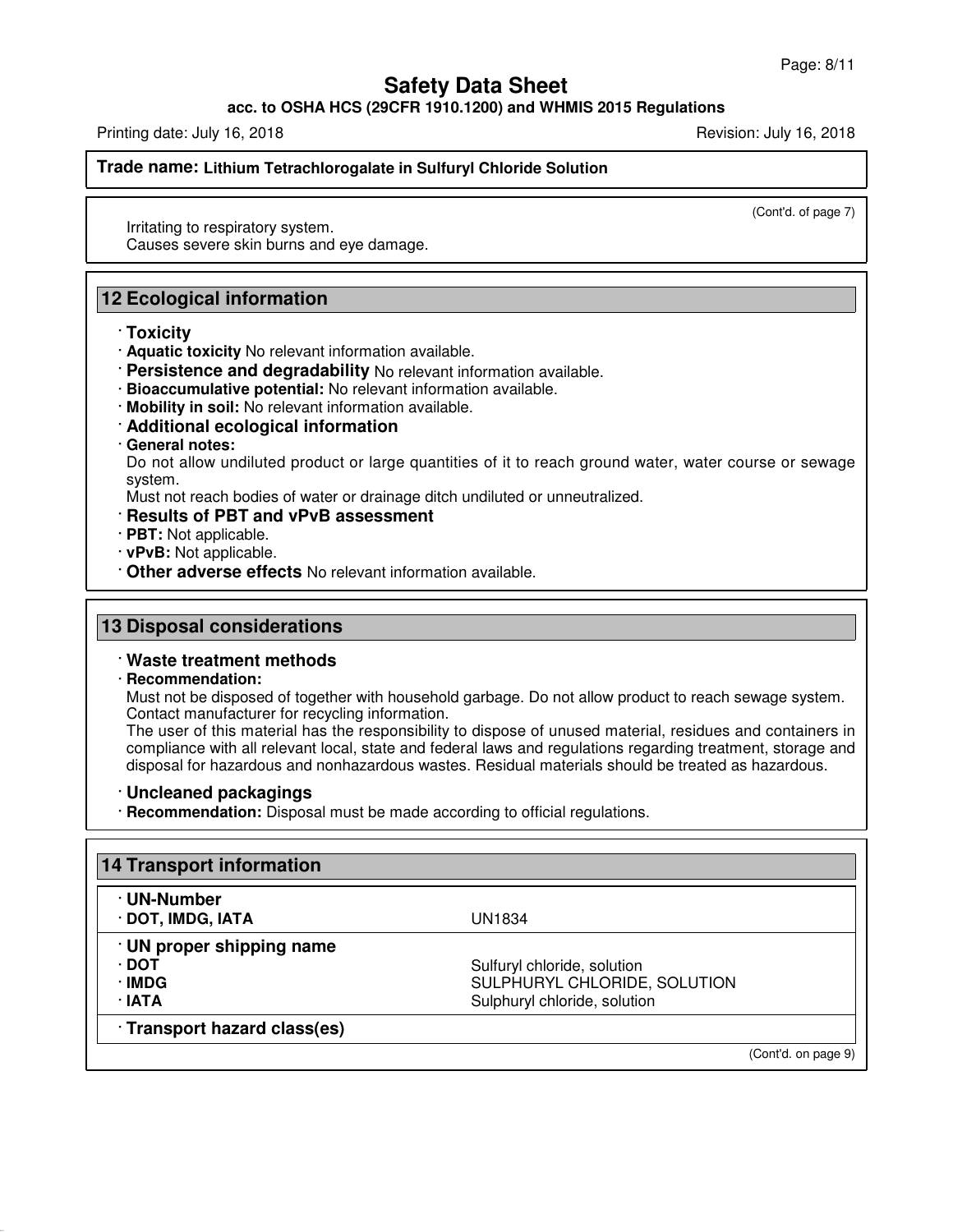# **acc. to OSHA HCS (29CFR 1910.1200) and WHMIS 2015 Regulations**

Printing date: July 16, 2018 **Printing date: July 16, 2018** 

| Trade name: Lithium Tetrachlorogalate in Sulfuryl Chloride Solution        |                                                                            |  |
|----------------------------------------------------------------------------|----------------------------------------------------------------------------|--|
|                                                                            | (Cont'd. of page 8)                                                        |  |
| $\cdot$ DOT                                                                |                                                                            |  |
| $\bigoplus_{\substack{\longleftarrow \\ \text{Toxic}}}$                    |                                                                            |  |
| · Class<br>· Label                                                         | 6.1<br>6.1, 8                                                              |  |
| · IMDG                                                                     |                                                                            |  |
|                                                                            |                                                                            |  |
| · Class                                                                    | 8                                                                          |  |
| · Label                                                                    | 6.1/8                                                                      |  |
| · IATA                                                                     |                                                                            |  |
| · Class<br>· Label                                                         | 8<br>6.1(8)                                                                |  |
| · Packing group<br>· DOT, IMDG, IATA                                       | T                                                                          |  |
| <b>Environmental hazards</b><br>· Marine pollutant:                        | <b>No</b>                                                                  |  |
| Special precautions for user<br>· EMS Number:<br>· Segregation groups      | Not applicable.<br>$F-A, S-B$<br>Acids                                     |  |
| Transport in bulk according to Annex II of<br>MARPOL73/78 and the IBC Code | Not applicable.                                                            |  |
| · Transport/Additional information:                                        |                                                                            |  |
| $\cdot$ DOT<br>· Quantity limitations                                      | On passenger aircraft/rail: Forbidden<br>On cargo aircraft only: Forbidden |  |

# **15 Regulatory information**

· **Safety, health and environmental regulations/legislation specific for the substance or mixture**

· **United States (USA)**

· **SARA**

· **Section 302 (extremely hazardous substances):**

(Cont'd. on page 10)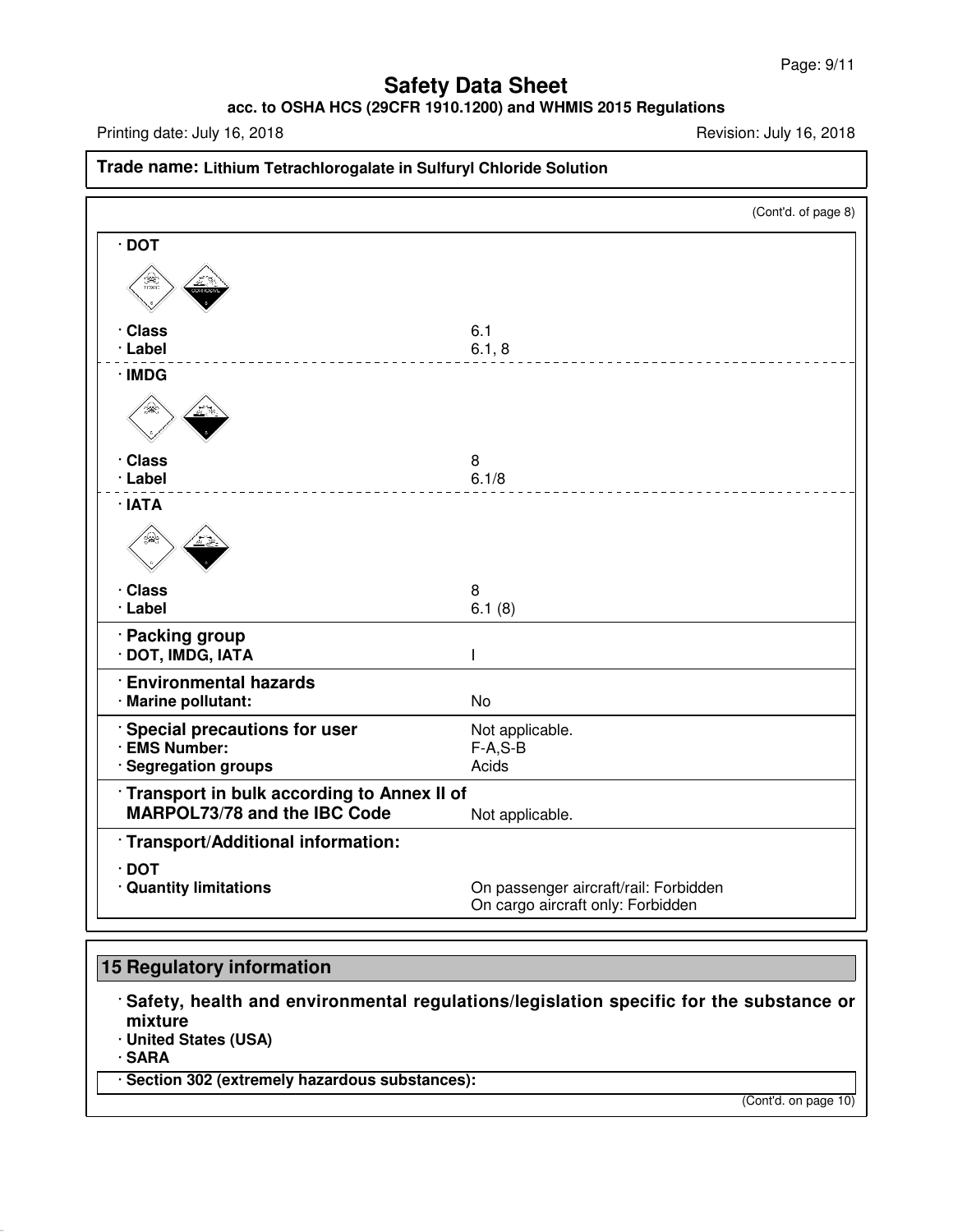## **acc. to OSHA HCS (29CFR 1910.1200) and WHMIS 2015 Regulations**

Printing date: July 16, 2018 **Printing date: July 16, 2018** Revision: July 16, 2018

### **Trade name: Lithium Tetrachlorogalate in Sulfuryl Chloride Solution**

(Cont'd. of page 9)

|  | None of the ingredients are listed. |  |
|--|-------------------------------------|--|
|--|-------------------------------------|--|

### · **Section 355 (extremely hazardous substances):**

13450-90-3 gallium trichloride

· **Section 313 (Specific toxic chemical listings):**

None of the ingredients are listed.

· **TSCA (Toxic Substances Control Act)**

All ingredients are listed.

· **Proposition 65 (California)**

· **Chemicals known to cause cancer:**

None of the ingredients are listed.

· **Chemicals known to cause developmental toxicity for females:**

None of the ingredients are listed.

· **Chemicals known to cause developmental toxicity for males:**

None of the ingredients are listed.

· **Chemicals known to cause developmental toxicity:**

None of the ingredients are listed.

· **EPA (Environmental Protection Agency):**

None of the ingredients are listed.

· **IARC (International Agency for Research on Cancer):**

None of the ingredients are listed.

· **Canadian Domestic Substances List (DSL) (Substances not listed.):**

All ingredients are listed.

### **16 Other information**

This information is based on our present knowledge. However, this shall not constitute a guarantee for any specific product features and shall not establish a legally valid contractual relationship.

#### · **Abbreviations and acronyms:**

IMDG: International Maritime Code for Dangerous Goods DOT: US Department of Transportation IATA: International Air Transport Association CAS: Chemical Abstracts Service (division of the American Chemical Society) LC50: Lethal concentration, 50 percent LD50: Lethal dose, 50 percent PBT: Persistant, Bio-accumulable, Toxic vPvB: very Persistent and very Bioaccumulative OSHA: Occupational Safety & Health Administration Met. Corr.1: Corrosive to metals – Category 1 Acute Tox. 4: Acute toxicity – Category 4 Acute Tox. 2: Acute toxicity – Category 2 Skin Corr. 1B: Skin corrosion/irritation – Category 1B Skin Irrit. 2: Skin corrosion/irritation – Category 2 Eye Dam. 1: Serious eye damage/eye irritation – Category 1 Eye Irrit. 2A: Serious eye damage/eye irritation – Category 2A STOT SE 3: Specific target organ toxicity (single exposure) – Category 3 · **Sources**

(Cont'd. on page 11)